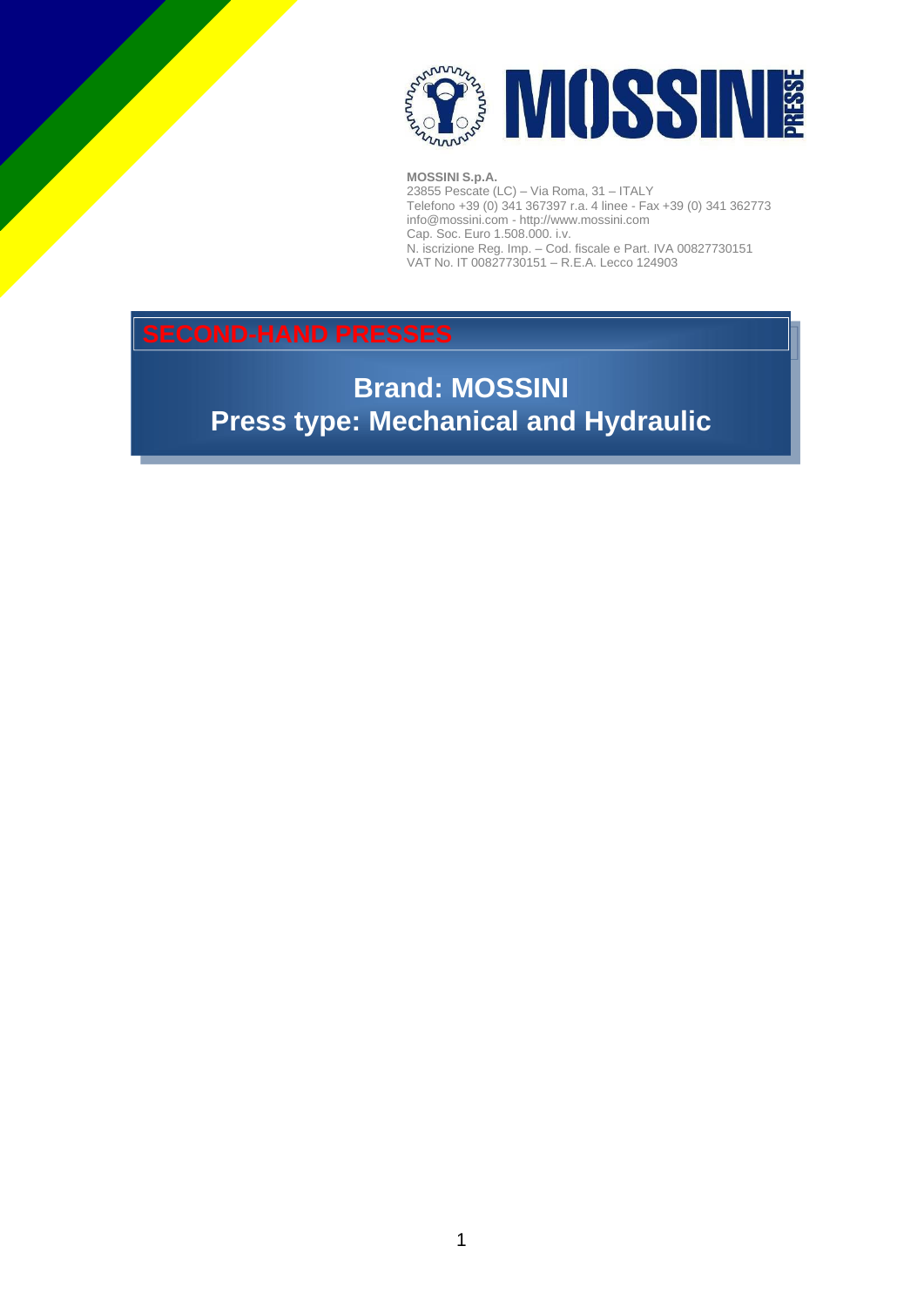

23855 Pescate (LC) – Via Roma, 31 – ITALY Telefono +39 (0) 341 367397 r.a. 4 linee - Fax +39 (0) 341 362773 [info@mossini.com](mailto:info@mossini.com) - [http://www.mossini.com](http://www.mossini.com/) Cap. Soc. Euro 1.508.000. i.v. N. iscrizione Reg. Imp. – Cod. fiscale e Part. IVA 00827730151 VAT No. IT 00827730151 – R.E.A. Lecco 124903

### **HYDRAULIC PRESSES**

# **TECHNICAL FEATURES PO/2M/800**

| <b>Type of Press</b>                                                   |                               | <b>Hydraulic</b> |
|------------------------------------------------------------------------|-------------------------------|------------------|
| <b>Adjustable capacity</b>                                             | $\overline{kN}$               | 1000:8000        |
| Number of main cylinders                                               | $N^{\circ}$                   | $\overline{2}$   |
|                                                                        |                               |                  |
| Working table dimensions                                               | mm                            | 3200x2000        |
| Slide table dimensions                                                 | mm                            | 3200x2000        |
| <b>Useful front distance</b>                                           | mm                            | 3200             |
| Useful passage between the uprights<br>(lateral)                       | mm                            | 1200             |
| Slide stroke                                                           | mm                            | 800              |
| Minimum distance between tables<br>(slide to BDC)                      | mm                            | 600              |
| Maximum distance between tables<br>(slide to TDC)                      | mm                            | 1400             |
|                                                                        |                               |                  |
| Slide approaching speed                                                | mm/sec                        | 280              |
| Slide working speed                                                    | mm/sec                        | 12:37            |
| Slide return speed                                                     | mm/sec                        | 280              |
|                                                                        |                               |                  |
| Dimensions of the lower blank holder<br>cushion table                  | mm                            | 2400x1400        |
| Lower blank holder cushion stroke                                      | mm                            | 315              |
| Overall reaction force of the lower<br>blank holder cushion (min-max)  | kN                            | 400:3200         |
| Number of lower blank holder<br>cushion cylinders                      | $N^{\circ}$                   | $\overline{2}$   |
| Number of independent adjustments<br>of the lower blank holder cushion | $N^{\circ}$                   | $\overline{2}$   |
| <b>Blanking device with cylinder</b>                                   | $\overline{\mathsf{N}^\circ}$ | $\overline{4}$   |
| <b>Overall force</b>                                                   | Kn                            | 2500             |
| <b>Stroke</b>                                                          | mm                            | 250              |
|                                                                        |                               |                  |
| Main motor power                                                       | kW                            | 110              |
| <b>Total installed power</b>                                           | kW                            | $\overline{120}$ |
|                                                                        |                               |                  |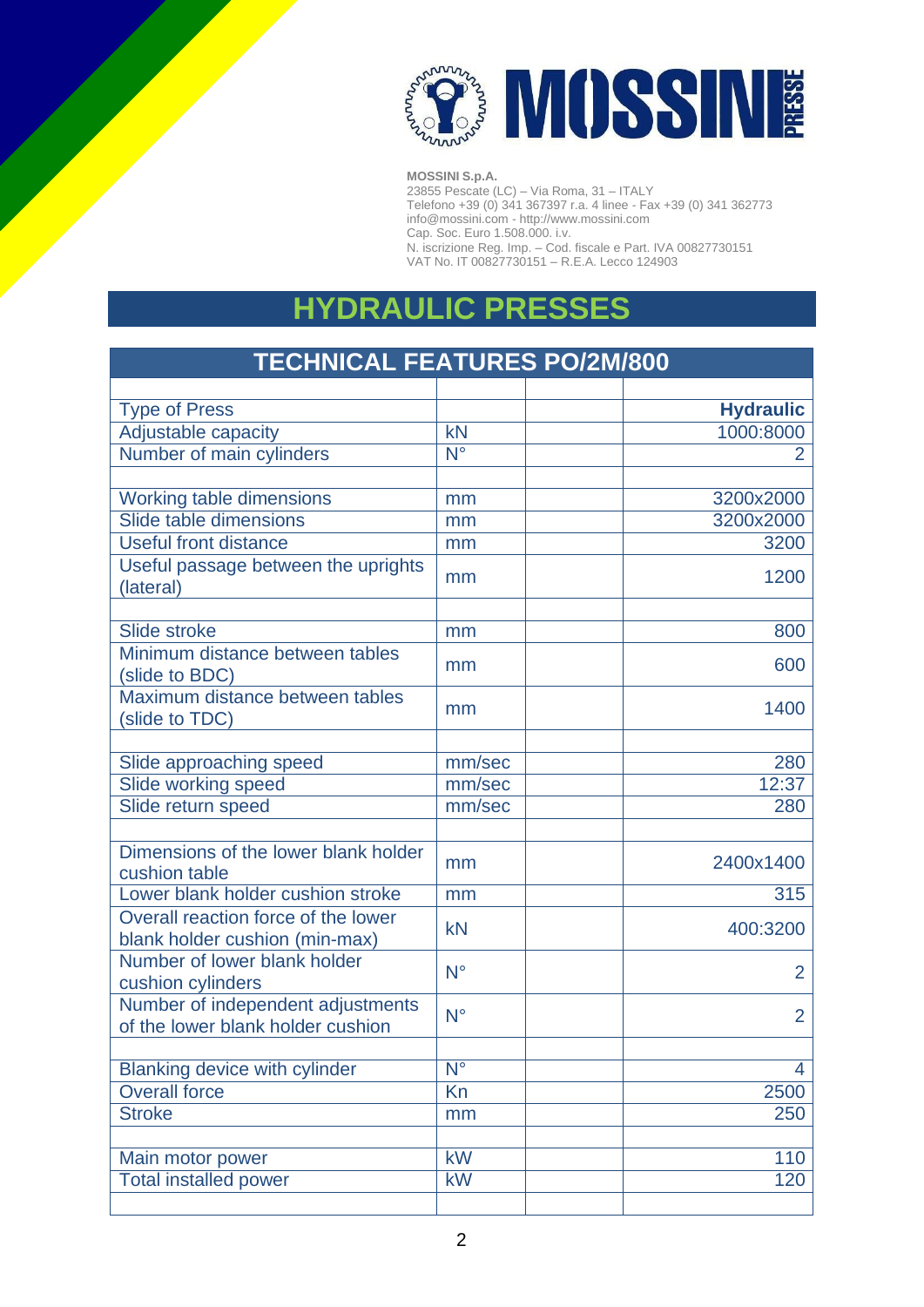

23855 Pescate (LC) – Via Roma, 31 – ITALY Telefono +39 (0) 341 367397 r.a. 4 linee - Fax +39 (0) 341 362773 [info@mossini.com](mailto:info@mossini.com) - [http://www.mossini.com](http://www.mossini.com/) Cap. Soc. Euro 1.508.000. i.v. N. iscrizione Reg. Imp. – Cod. fiscale e Part. IVA 00827730151 VAT No. IT 00827730151 – R.E.A. Lecco 124903

## **MECHANICAL PRESSES**

| <b>TECHNICAL FEATURES PDM/1B/800</b>                        |     |                  |  |  |  |
|-------------------------------------------------------------|-----|------------------|--|--|--|
|                                                             |     |                  |  |  |  |
| <b>Type</b>                                                 |     | <b>Eccentric</b> |  |  |  |
| Nominal force                                               | kN  | 8000             |  |  |  |
| <b>Connecting rods</b>                                      | No. |                  |  |  |  |
| Working table dimensions                                    | mm  | 1100 x 1100      |  |  |  |
| Slide dimensions                                            | mm  | 1100 x 1000      |  |  |  |
| Distance between the sides                                  | mm  | 1100             |  |  |  |
| <b>Fixed slide stroke</b>                                   | mm  | 160              |  |  |  |
| Strokes at 1'                                               | No. | 26               |  |  |  |
| Displayed and motorised<br>slide adjustment                 | mm  | 160              |  |  |  |
| Distance between the table and slide                        |     |                  |  |  |  |
| with adjustment at the top and max.<br>stroke at the bottom | mm  | 500              |  |  |  |
| Main motor power                                            | kW  | 55               |  |  |  |
|                                                             |     |                  |  |  |  |